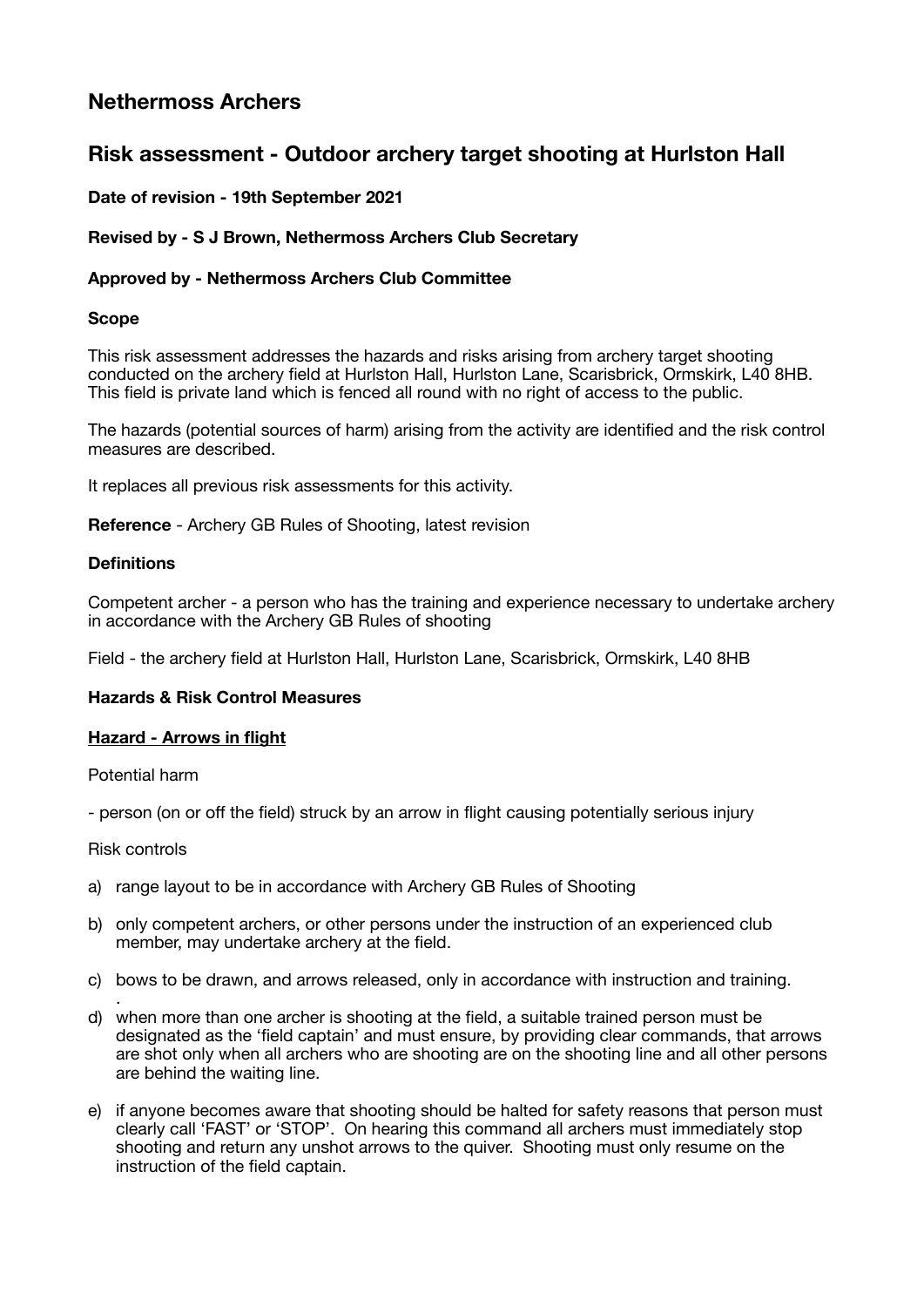- f) warning notices are to be posted at all entrances and points of access
- g) only competent archers over the age 18 may shoot alone.
- h) junior archers (under the age of 18) must be supervised by at least one adult member of Archery GB.
- i) spectators to be briefed on safe range behaviour

# **Hazard - Arrows (other)**

#### Potential harm

- arrows may cause injury during the process of shooting, when being collected from the target or when lying on the ground.

#### Risk controls

- a) arrows must be selected to be of sufficient length to ensure they do not drop off the bow's arrow rest when at full draw.
- b) only suitably trained persons may collect arrows from a target.
- c) arrows must be carried by the side, point down, or in a quiver.
- d) footwear that fully encloses the toes and front of the foot must be worn by all archers.
- e) every reasonable attempt should be made to find arrows that miss the target.
- f) lost arrows must be recorded on the club 'lost arrow' register

#### **Hazard - Bow string**

#### Potential harms

- the bow string may strike the forearm when it has been released, causing bruising.
- the bow string may become entangled with long hair, jewellery or clothing
- the bow string may be pulled back against the chest, causing abrasion

#### Risk controls

- a) drawing a bow is to be undertaken only in accordance with instruction and training.
- b) a correctly fitted armguard must be worn (except when using a compound bow).
- c) long hair must be tied back.
- d) a correctly fitted chest guard is to be worn, if required.
- e) jewellery, facial piercings or badges on tops or jackets must be removed or covered.

#### **Hazard - Equipment failure**

# Potential harms

- facial or eye injury caused by bow limbs or string breaking.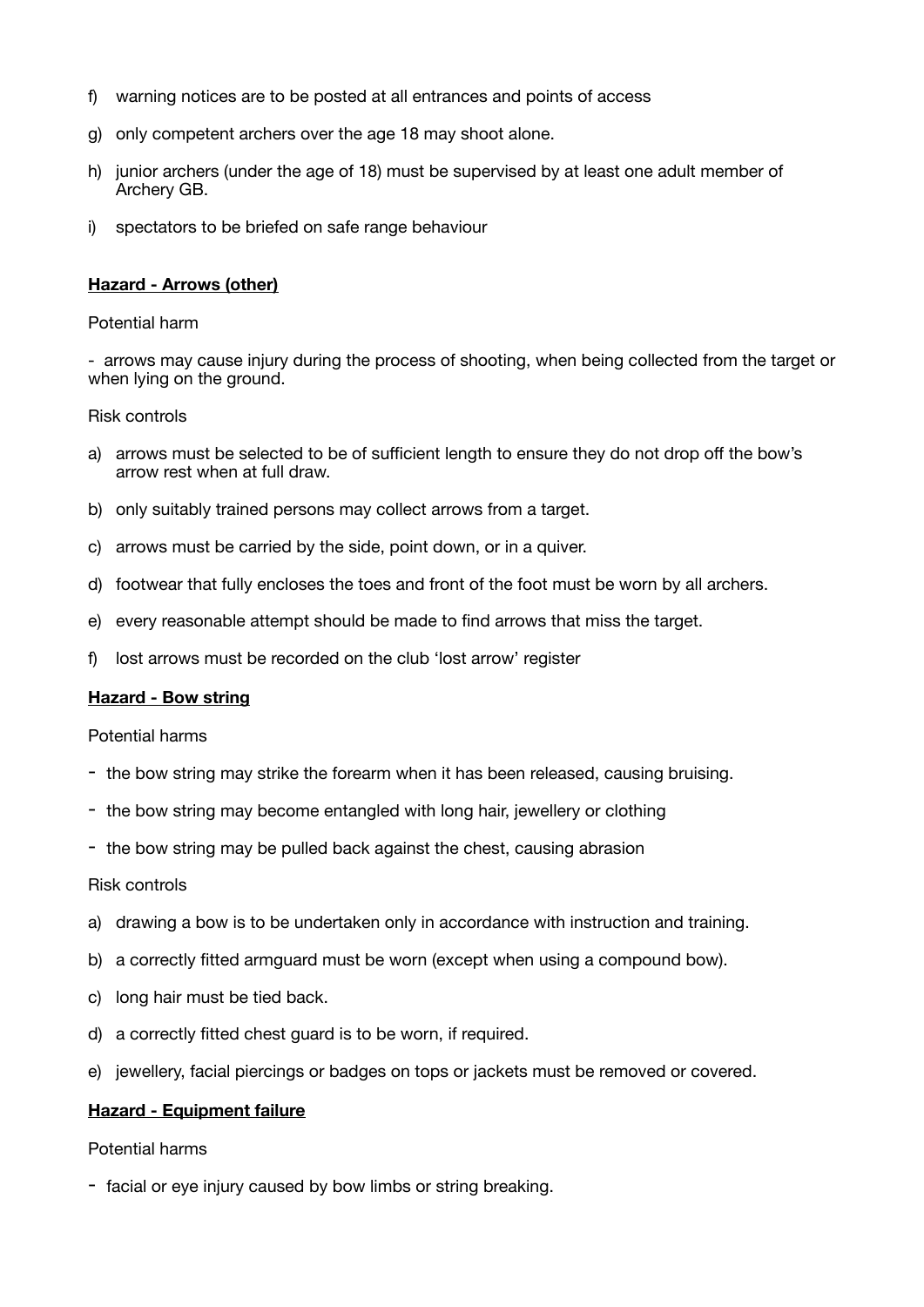- splinters caused by damaged carbon or wooden arrows

## Risk controls

- a) only properly maintained equipment to be used. Members should inspect their own equipment regularly for signs of damage. Club equipment is maintained by the Maintenance Officer.
- b) anyone who becomes aware of potentially dangerous equipment must report it to a committee member.

## **Hazard - Target stand and boss**

#### Potential harms

- a boss falling from a stand causing impact injury
- lifting a boss and/or target stand causing musculoskeletal injury
- handling stands causing cuts or splinters

#### Risk controls

- a) target stands and bosses to be properly placed and secured with guy ropes
- b) target stands and bosses to be lifted and moved only by suitably trained persons
- c) gloves to be worn when handling target stands

## **Hazard - vehicles driving along Hurlston Lane**

Potential harms

- road traffic accident resulting in serious injury

#### Risk controls

- speed limit
- speed bumps
- warnings to raise awareness

# **Hazard - equipment and bags lying on the field**

# Potential harms

- tripping over equipment and bags causing injury

# Risk control

- all persons to keep their own equipment and bags tidy and to ask others to move their equipment or bags if presenting a hazard.